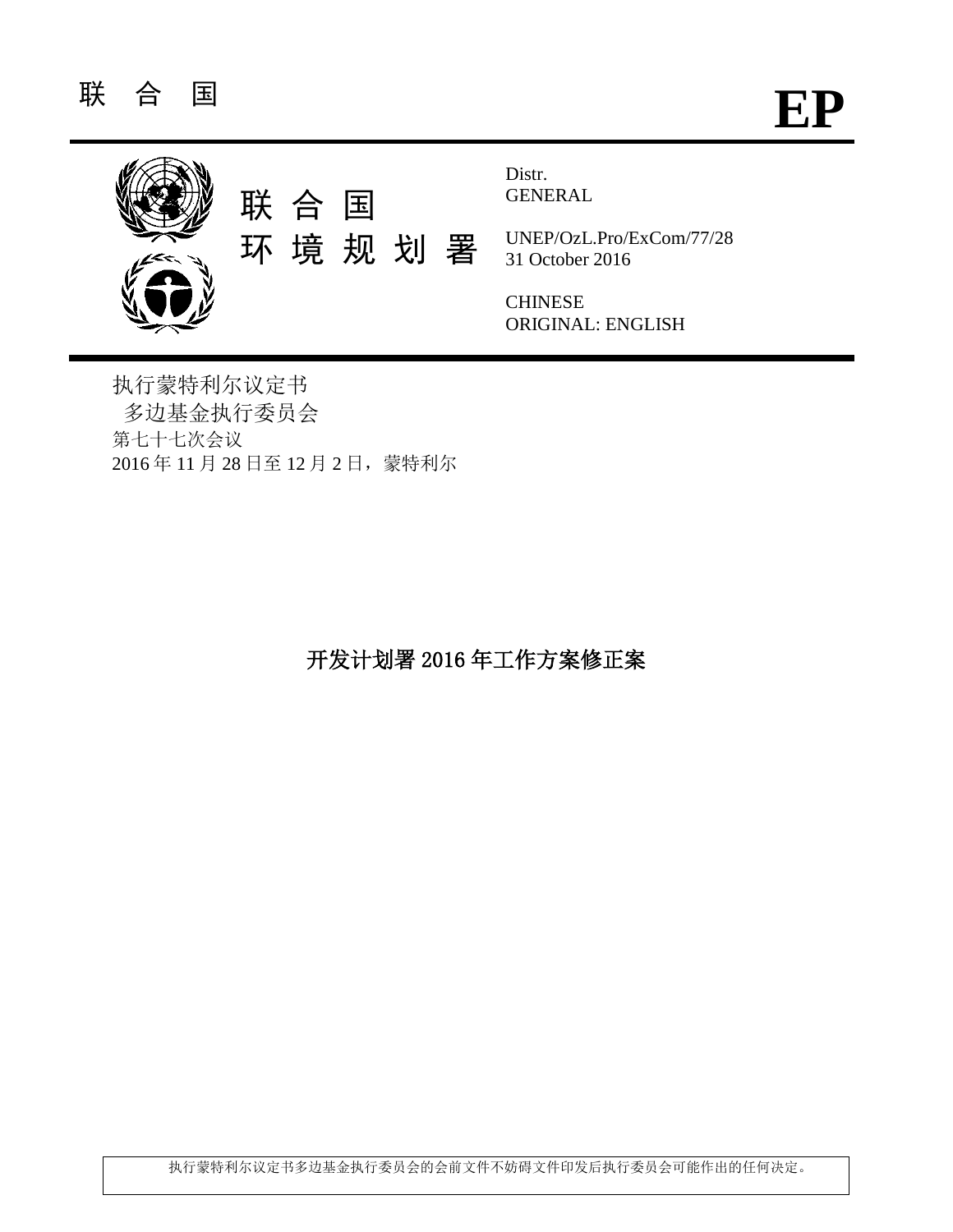## 多边基金秘书处的评论和建议

1. 开发计划署请求执行委员会为其 2016 年工作方案修正案核准 1,768,941 美元,外加 124,426 美元的机构支助费用,见表 1。来文作为本文件的附件。

## 表 1:2016 年开发计划署工作方案修正案

| 国家                       | 活动/项目               | 申请数额<br>(美元) | 建议数额<br>(美元) |
|--------------------------|---------------------|--------------|--------------|
| A 节: 建议一揽子核准的活动          |                     |              |              |
| A1. 体制建设项目延长             |                     |              |              |
| 孟加拉国                     | 延长体制建设项目<br>(第八阶段)  | 166,400      | 166,400      |
| 中国                       | 延长体制建设项目 (第十二阶段)    | 499,200      | 499,200      |
| 伊朗伊斯兰共和国                 | (第十一阶段)<br>延长体制建设项目 | 222,094      | 222,094      |
| 黎巴嫩                      | 延长体制建设项目<br>(第十阶段)  | 198,515      | 198,515      |
| 巴基斯坦                     | 延长体制建设项目<br>(第九阶段)  | 287,318      | 287,318      |
| 委内瑞拉玻利瓦尔共<br>和国          | 延长体制建设项目<br>(第十三阶段) | 365,414      | 365,414      |
|                          | A1 合计               | 1,738,941    | 1,738,941    |
| 机构支助费用(体制建设的 7%):<br>A1. |                     | 121,726      | 121,726      |
|                          | A1 共计               | 1,860,667    | 1,860,667    |
| A2: 编制核查报告技术援助           |                     |              |              |
| 吉尔吉斯斯坦                   | 氟氯烃淘汰管理计划第1阶段核查报告   | 30,000       | 30,000       |
|                          | A2 合计               | 30,000       | 30,000       |
| 机构支助费用(技术援助的9%):         |                     | 2,700        | 2,700        |
|                          | A2 合计               | 32,700       | 32,700       |
|                          | 总计 (A1 和 A2):       | 1,893,367    | 1,893,367    |

## **A** 节**:** 建议一揽子核准的活动

### **A1:**体制建设

### 项目说明

2. 开发计划署为表 1 所列国家请求延长体制建设项目。关于这些项目的说明列于本文 件附件一。

## 秘书处的评论

3. 秘书处对照关于资格和供资数额的准则和相关决定,审查了开发计划署代表相关政 府提出的延长六个体制建设项目的请求。秘书处对照前一阶段原先的机体制建设工作计 划、国家方案和第 7 条数据、上一份氟氯烃淘汰管理计划执行情况报告、执行机构进展情 况报告以及蒙特利尔议定书缔约方会议的任何相关决定,反复核查了这些请求。秘书处注 意到,这些国家遵守了《蒙特利尔议定书》规定的消耗臭氧层物质淘汰目标,并且它们的 年度氟氯烃消费量未超过各国同执行委员会分别签订的协定中指明的年度最高允许消费总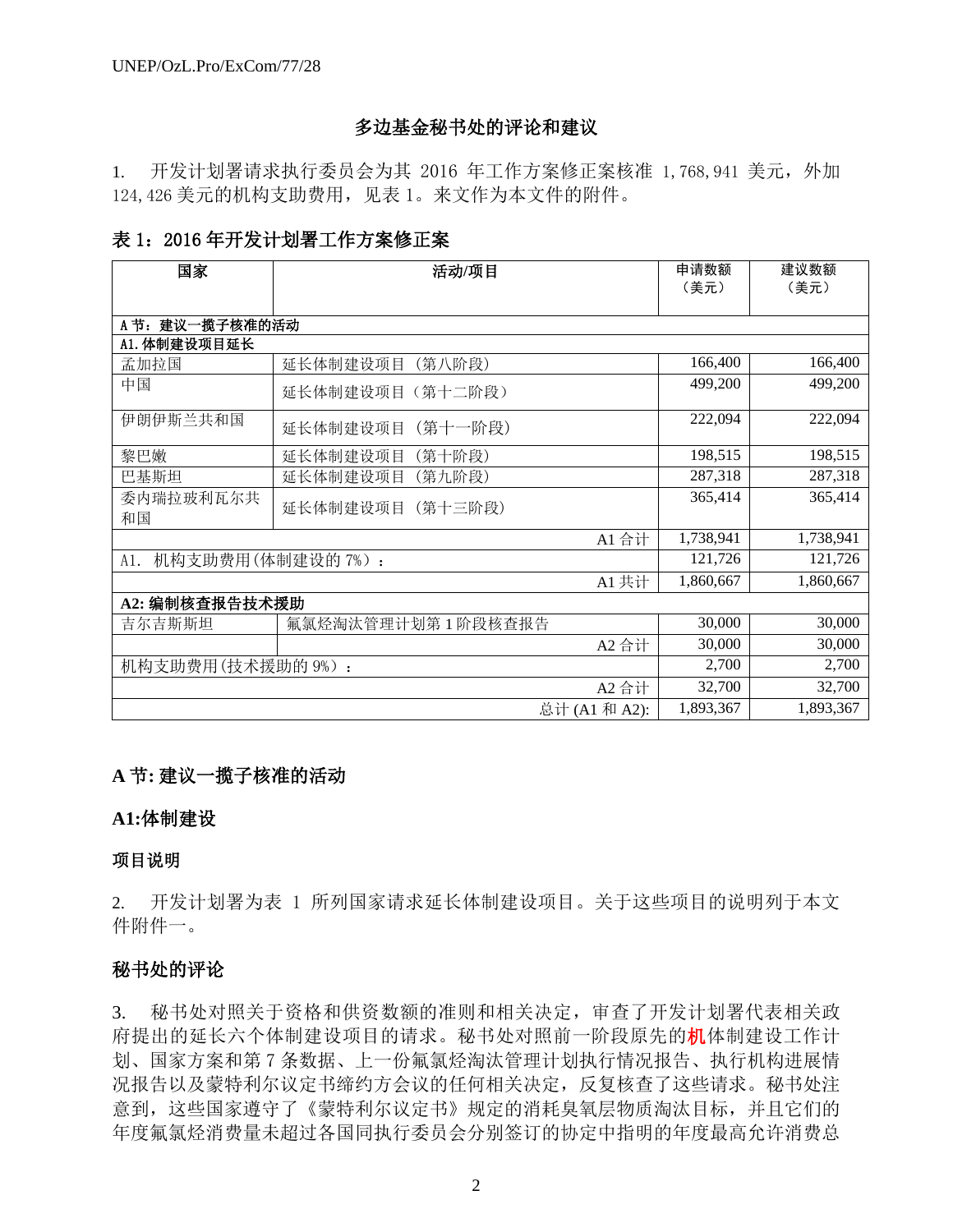量。 此外所有提交的申请都按照第 74/51(e)号决定 <sup>1</sup> 包含了体制建设项目下一阶段计划 活动的业绩指标。

## 秘书处的建议

4. 秘书处建议一揽子核准为孟加拉国、中国、伊朗伊斯兰共和国、黎巴嫩、巴基斯坦 和委内瑞拉玻利瓦尔共和国提出的延长体制建设项目请求,其供资金额列于本文件表 1。 执行委员会不妨向上述国家政府表达本文件附件二内的评论。

## **A2:** 编制氟氯烃消费量核查报告技术援助

### 吉尔吉斯斯坦: 氟氯烃淘汰管理计划第 1 阶段核查报告技术援助: 30,000 美元

## 项目说明

5. 执行委员会第 76/17 号决定要求相关双边和执行机构在各自提交第七十七次会议的工 作方案修正案中包含氟氯烃淘汰管理计划第1阶段核查报告的供资金额,特别是开发计划 署为牵头执行机构的吉尔吉斯斯坦的金额。

## 秘书处的评论

6. 秘书处注意到开发计划署为吉尔吉斯斯坦申请的供资金额与执行委员会前几次会议 核准的类似核查的金额相符。秘书处又注意到吉尔吉斯斯坦核查报告必须在请求氟氯烃淘 汰管理计划下一次付款的相应执行委员会会议至少 60 天之前提交。

# 秘书处的建议

l

7. 秘书处建议一揽子核准吉尔吉斯斯坦氟氯烃淘汰管理计划第 1 阶段核查报告,其供 资金额列于表 1,但有一项谅解,吉尔吉斯斯坦核查报告必须在请求氟氯烃淘汰管理计划 下一次付款的相应执行委员会会议至少 60 天之前提交。

<sup>&</sup>lt;sup>1</sup> 执行委员会决定继续使用第六十一次会议核准的体制建设项目延长现有格式(第 61/43(c)号决定), 在第 10 节有一处修改,指明应包括业绩指标,如 UNEP/OzL.Pro/ExCom/74/56 号文件附件十九所载(74/51(e )号 决定)。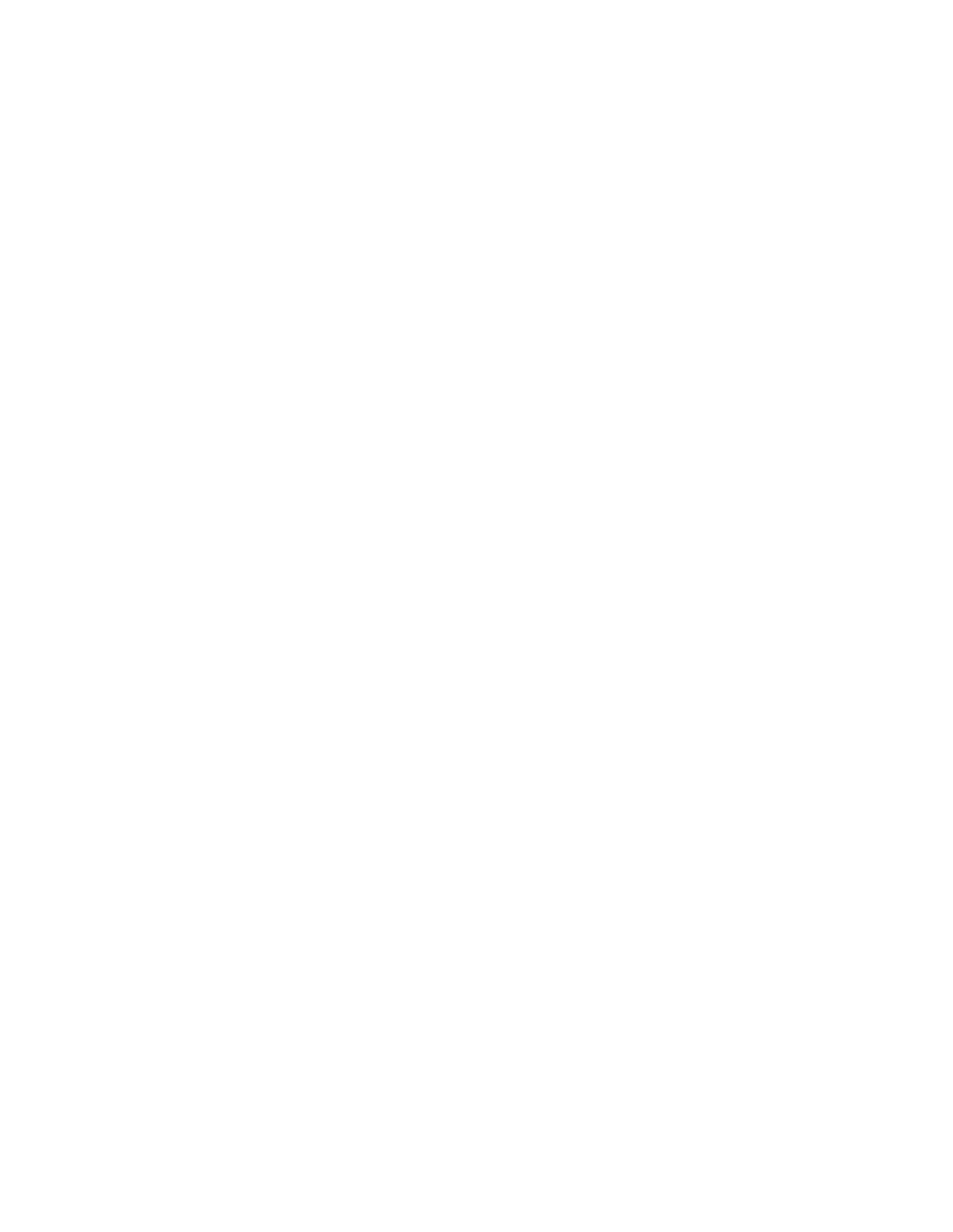#### **Annex I**

### **INSTITUTIONAL STRENGTHENING PROJECT PROPOSALS**

#### **Bangladesh: Renewal of institutional strengthening**

| Summary of the project and country profile                                             |            |               |             |
|----------------------------------------------------------------------------------------|------------|---------------|-------------|
| Implementing agency:                                                                   |            |               | <b>UNDP</b> |
| Amounts previously approved for institutional strengthening (US \$):                   |            |               |             |
|                                                                                        | Phase I:   | Sept-94       | 150,000     |
|                                                                                        | Phase II:  | <b>Nov-99</b> | 100,000     |
|                                                                                        | Phase III: | $Dec-01$      | 100,000     |
|                                                                                        | Phase IV:  | Dec-04        | 130,000     |
|                                                                                        | Phase V:   | $Nov-07$      | 130,000     |
|                                                                                        | Phase VI:  | $Jul-10$      | 130,000     |
|                                                                                        | Phase VII: | $Dec-13$      | 130,000     |
|                                                                                        |            | Total:        | 870,000     |
| Amount requested for renewal (phase VIII) (US \$):                                     |            |               | 166,400     |
| Amount recommended for approval for phase VIII (US \$):                                |            |               | 166,400     |
| Agency support costs (US \$):                                                          |            |               | 11,648      |
| Total cost of institutional strengthening phase VIII to the Multilateral Fund (US \$): |            |               | 178,048     |
| Date of approval of country programme:                                                 |            |               | 1994        |
| Date of approval of HCFC phase-out management plan:                                    |            |               | 2011        |
| Baseline consumption of controlled substances (ODP tonnes):                            |            |               |             |
| Annex B, Group III (methyl chloroform) (average 1998-2000)<br>(a)                      |            |               | 0.9         |
| Annex C, Group I (HCFCs) (average 2009-2010)<br>(b)                                    |            |               | 72.6        |
| Annex E (methyl bromide) (average 1995-1998)<br>(c)                                    |            |               | 0.0         |
| Latest reported ODS consumption (2015) (ODP tonnes) as per Article 7:                  |            |               |             |
| Annex B, Group III (methyl chloroform)<br>(a)                                          |            |               | 0.00        |
| Annex C, Group I (HCFCs)<br>(b)                                                        |            |               | 64.18       |
| Annex E (methyl bromide)<br>(c)                                                        |            |               | 0.00        |
|                                                                                        |            | Total:        | 64.18       |
| Year of reported country programme implementation data:                                |            |               | 2015        |
| Amount approved for projects (as at May 2016) (US \$):                                 |            |               | 7,873,236   |
| Amount disbursed (as at December 2014) (US \$):                                        |            |               | 7,046,553   |
| ODS to be phased out (as at May 2016) (ODP tonnes):                                    |            |               | 493.8       |
| ODS phased out (as at December 2014) (ODP tonnes):                                     |            |               | 493.2       |

8. Summary of activities and funds approved by the Executive Committee:

| <b>Summary of activities</b> |                                                                                        | <b>Funds approved</b><br>$(US \$ |
|------------------------------|----------------------------------------------------------------------------------------|----------------------------------|
| (a)                          | Investment projects:                                                                   | 4,355,772                        |
| (b)                          | Institutional strengthening:                                                           | 870,000                          |
| (c)                          | Project preparation, technical assistance, training and other non-investment projects: | 2,647,464                        |
|                              | Total:                                                                                 | 7,873,236                        |

#### Progress report

9. Phase VII of the IS project for Bangladesh became operational in July 2014. The project provided the support: to strengthen the Ozone Cell; prepare and monitor all ODS related projects; report ODS data annually; issue ODS import permits, organize the International Ozone Day celebration and awareness raising activities, and coordinate all activities pertaining to the implementation of the Montreal Protocol.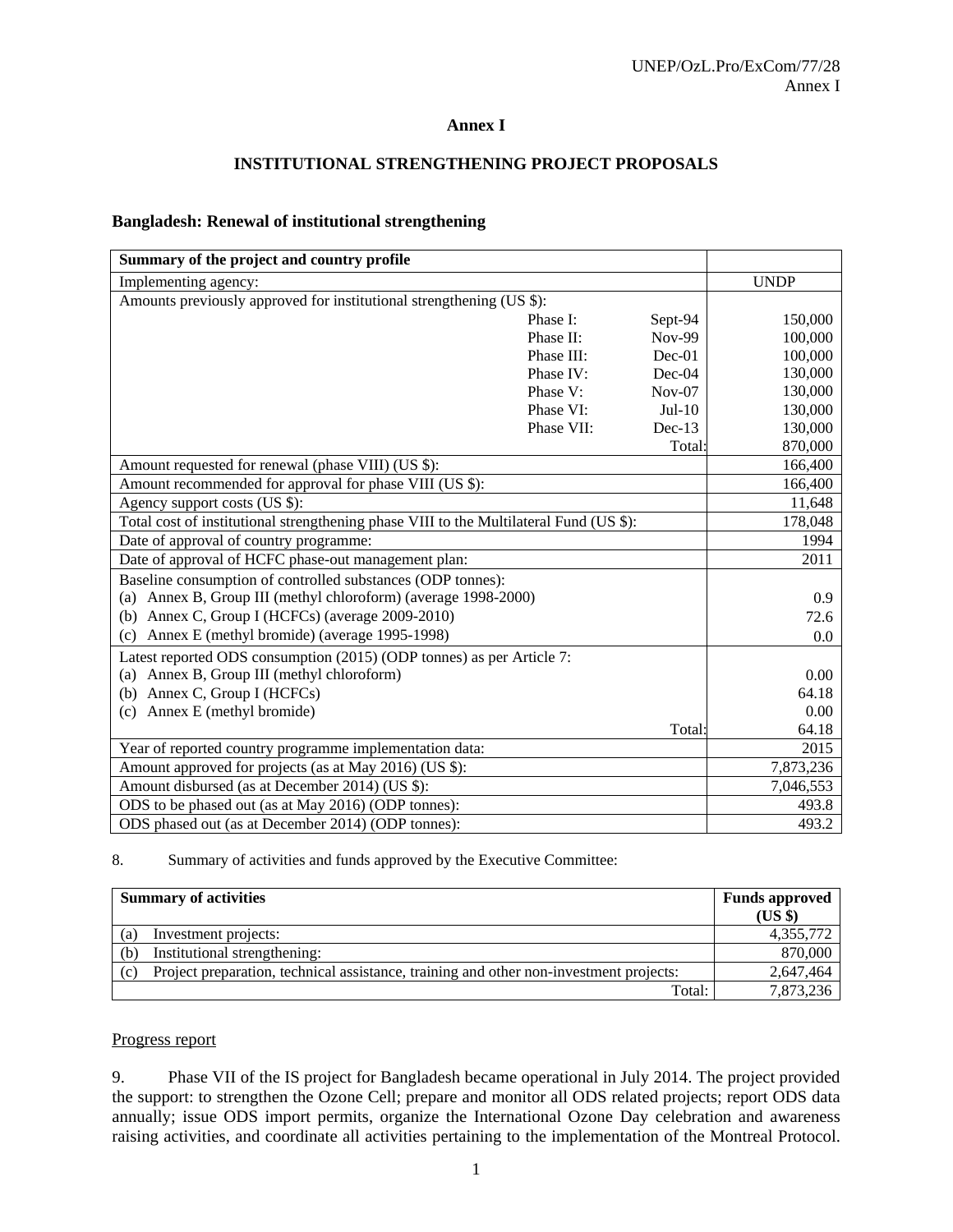#### UNEP/OzL.Pro/ExCom/77/28 Annex I

The HCFC licensing system continues to function well. Other non-investment HPMP activities have been ongoing as planned. By December 2013 Bangladesh achieved the complete phase-out of HCFC-141b under the foam sector plan of stage I of the HPMP and compliance with the 10 per cent HCFC reduction step in 2015. The Ozone Cell prepared the funding request for the preparation of stage II of the HPMP and of the ODS alternative survey, both activities are ongoing as planned. Bangladesh also participated in the Montreal Protocol meetings in 2016 as a member of the Implementation Committee under the Non-Compliance Procedure for the Montreal Protocol.

### Plan of action

10. During phase VIII, the IS project will support the Ozone Cell to continue implementing and monitoring stage I of the HPMP and ODS related activities as well as adopting and implementing policies, strategies, control measures of ODS. The National Ozone Unit (NOU) will maintain close cooperation with Customs, other national agencies and stakeholders to prevent illegal trade of ODS and to monitor HCFC imports. Awareness raising and information exchange activities will disseminate the importance of ozone layer protection and its linkage to climate change. Bangladesh plans to submit investment activities related to stage II of the HPMP for consideration at the  $78<sup>th</sup>$  meeting and commence activities upon its approval. The Government is also working with refrigeration and air-conditioning industry to identify and facilitate adoption of low-global warning potential (GWP) alternatives. Through these activities, Bangladesh will sustain ODS phase-out and achieve further reductions in HCFC consumption in accordance with its agreement for stage I of the HPMP.

| Summary of the project and country profile                                            |            |                 |             |
|---------------------------------------------------------------------------------------|------------|-----------------|-------------|
| Implementing agency:                                                                  |            |                 | <b>UNDP</b> |
| Amounts previously approved for institutional strengthening (US \$):                  |            |                 |             |
|                                                                                       | Phase I:   | Feb-92 & Mar-93 | 449,997     |
|                                                                                       | Phase II:  | $Oct-96$        | 300,000     |
|                                                                                       | Phase III: | <b>Nov-98</b>   | 300,000     |
|                                                                                       | Phase IV:  | $Dec-00$        | 300,000     |
|                                                                                       | Phase V    | $Nov-02$        | 390,000     |
|                                                                                       | Phase VI   | $Dec-04$        | 390,000     |
|                                                                                       | Phase VII  | $Nov-06$        | 390,000     |
|                                                                                       | Phase VIII | $Nov-08$        | 390,000     |
|                                                                                       | Phase IX   | $Dec-10$        | 390,000     |
|                                                                                       | Phase X:   | $Dec-12$        | 390,000     |
|                                                                                       | Phase XI:  | $Nov-14$        | 390,000     |
|                                                                                       |            | Total:          | 4,079,997   |
| Amount requested for renewal (phase XII) (US \$):                                     |            |                 | 499,200     |
| Amount recommended for approval for phase XII (US \$):                                |            |                 | 499,200     |
| Agency support costs (US \$):                                                         |            |                 | 34,944      |
| Total cost of institutional strengthening phase XII to the Multilateral Fund (US \$): |            |                 | 534,144     |
| Date of approval of country programme:                                                |            |                 | 1993        |
| Date of approval of HCFC phase-out management plan:                                   |            |                 | 2011        |
| Baseline consumption of controlled substances (ODP tonnes):                           |            |                 |             |
| (a) Annex B, Group III (methyl chloroform) (average 1998-2000)                        |            |                 | 721.2       |
| (b) Annex C, Group I (HCFCs) (average 2009-2010)                                      |            |                 | 19,269.0    |
| Annex E (methyl bromide) (average 1995-1998)<br>(c)                                   |            |                 | 1,102.1     |
| Latest reported ODS consumption (2015) (ODP tonnes) as per Article 7:                 |            |                 |             |
| Annex B, Group III (methyl chloroform)<br>(a)                                         |            |                 | 0.00        |
| (b) Annex C, Group I (HCFCs)                                                          |            |                 | 13,485.21   |
| Annex E (methyl bromide)<br>(c)                                                       |            |                 | 68.03       |
|                                                                                       |            | Total:          | 13,553.24   |

#### **China: Renewal of institutional strengthening**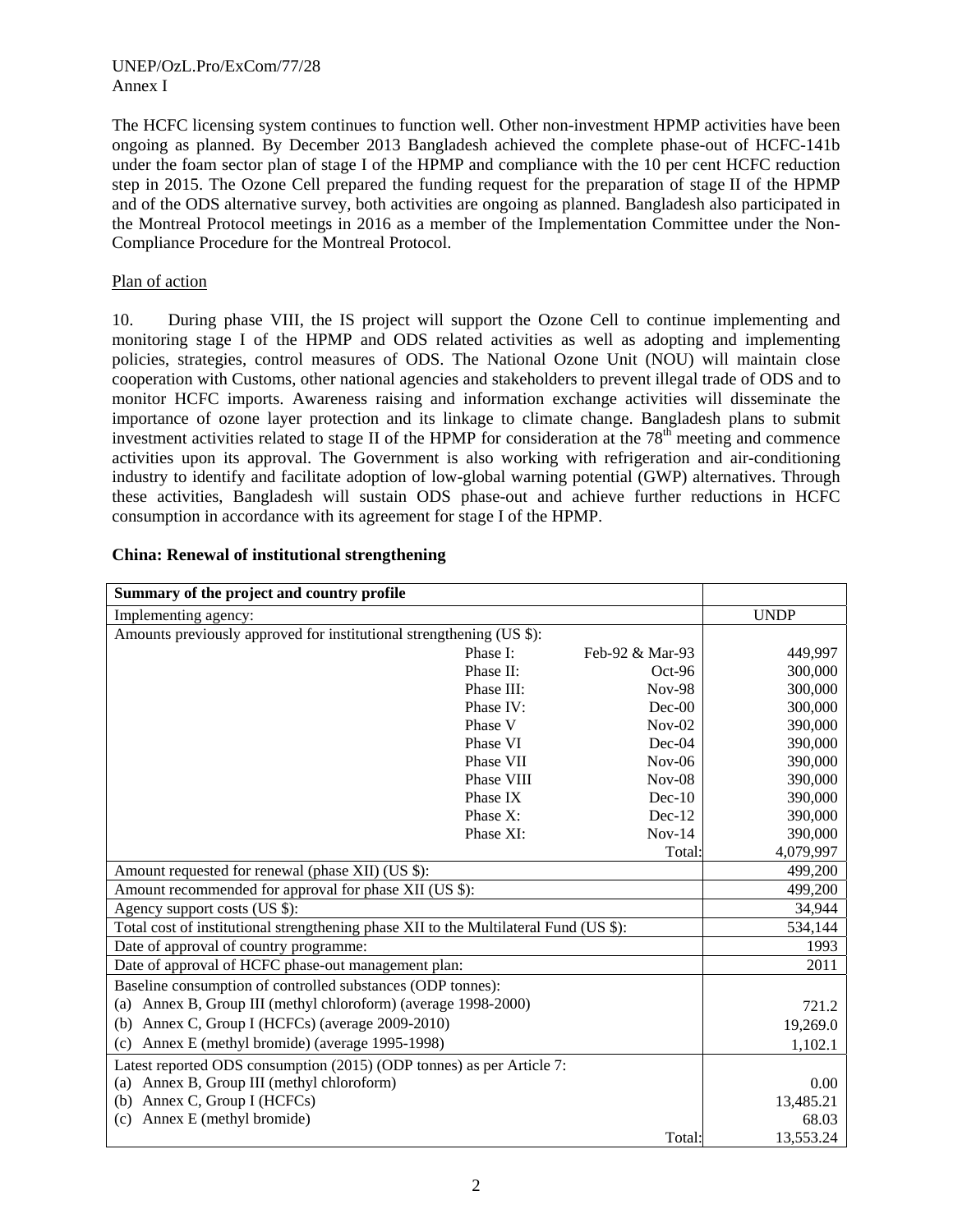| Year of reported country programme implementation data: | 2015          |
|---------------------------------------------------------|---------------|
| Amount approved for projects (as at May 2016) (US \$):  | 1,173,795,743 |
| Amount disbursed (as at December 2014) (US \$):         | 992,474,977   |
| ODS to be phased out (as at May 2016) (ODP tonnes):     | 125.332.5     |
| ODS phased out (as at December 2014) (ODP tonnes):      | 132,722.4     |

| <b>Summary of activities</b> |                                                                                        | <b>Funds approved</b><br>$(US \$ |
|------------------------------|----------------------------------------------------------------------------------------|----------------------------------|
|                              | Investment projects:                                                                   | 1,120,006,880                    |
| (a)                          |                                                                                        | 4,079,997                        |
| (b)                          | Institutional strengthening:                                                           |                                  |
| (c)                          | Project preparation, technical assistance, training and other non-investment projects: | 49,708,866                       |
|                              | Total:                                                                                 | 1,173,795,743                    |

#### Progress report

12. During phase XI of the IS project, 24 members of the programme management office (PMO) in the Ministry of Environmental Protection (MEP) worked to achieve IS objectives. The Government and the implementing agency conducted audits on the PMO every year, which yielded satisfactory outcomes.

13. China conducted a number of activities including ODS project management, coordination with the line ministries, agencies, experts for ODS control and monitoring, strengthening international cooperation, technical exchanges at thematic workshops, and reporting on country programme data and Article 7 data to the Fund and Ozone Secretariats, respectively. The ODS control measures put in place in the country, and the timely and successful conversion from HCFC to alternative technology in the industrial sectors under stage I of the HPMP resulted in China's compliance with the 10 per cent reduction in HCFC consumption and production required by the Montreal Protocol by 1 January 2015. Cooperation, coordination, participation of local governments, promotion of public awareness, and support from policy makers have been key to the success of the project.

#### Plan of action

14. The objectives of phase XII of the IS project for China include: improving policy formulation and enforcement; strengthening international communication and coordination with related agencies and stakeholders; improving data collection and reporting; and improving project management capacity of PMO. The PMO will continue to providing programme management, awareness raising and data reporting, ensure successful phase-out of ODS.

| Iran (Islamic Republic of): Renewal of institutional strengthening |  |
|--------------------------------------------------------------------|--|
|                                                                    |  |

| Summary of the project and country profile                           |            |                   |             |
|----------------------------------------------------------------------|------------|-------------------|-------------|
| Implementing agency:                                                 |            |                   | <b>UNDP</b> |
| Amounts previously approved for institutional strengthening (US \$): |            |                   |             |
|                                                                      | Phase I:   | $Oct-92$          | 200,200     |
|                                                                      | Phase II:  | $Nov-97$          | 133,470     |
|                                                                      | Phase III: | $Dec-00$          | 133,470     |
|                                                                      | Phase IV:  | $Nov-02$          | 173,511     |
|                                                                      | Phase V:   | Dec-04 $&$ Nov-05 | 173,511     |
|                                                                      | Phase VI:  | Nov-06 $&$ Nov-07 | 173,511     |
|                                                                      | Phase VII: | $Nov-08$          | 173,511     |
|                                                                      | Phase VIII | $Jul-10$          | 173,511     |
|                                                                      | Phase IX:  | $Jul-12$          | 173,511     |
|                                                                      | Phase X:   | $Mav-14$          | 173,511     |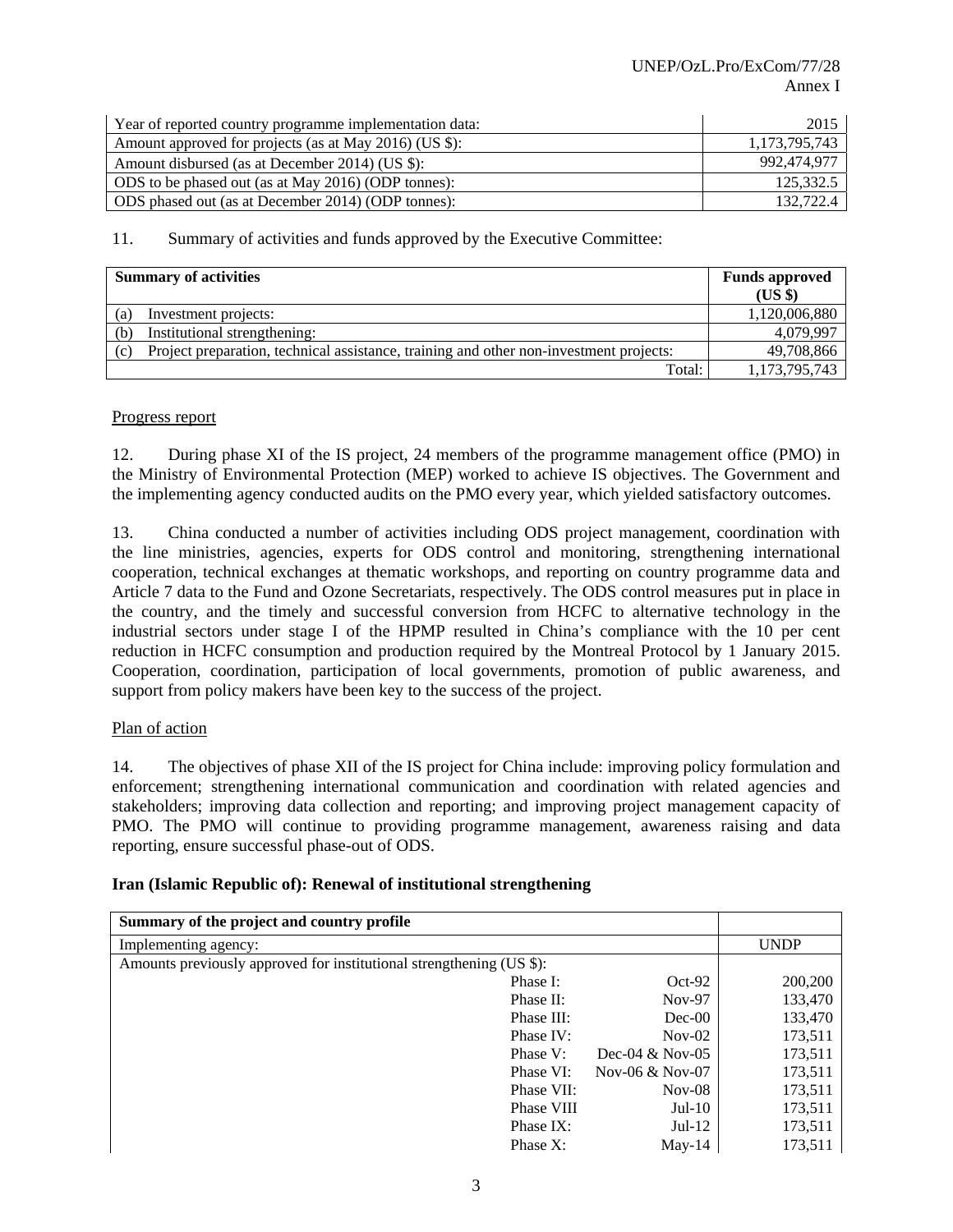|                                                                                      | Total: | 1,681,717  |
|--------------------------------------------------------------------------------------|--------|------------|
| Amount requested for renewal (phase XI) (US \$):                                     |        | 222,094    |
| Amount recommended for approval for phase XI (US \$):                                |        | 222,094    |
| Agency support costs (US \$):                                                        |        | 15,547     |
| Total cost of institutional strengthening phase XI to the Multilateral Fund (US \$): |        | 237,641    |
| Date of approval of country programme:                                               |        | 1993       |
| Date of approval of HCFC phase-out management plan:                                  |        | 2011       |
| Baseline consumption of controlled substances (ODP tonnes):                          |        |            |
| (a) Annex B, Group III (methyl chloroform) (average 1998-2000)                       |        | 8.7        |
| Annex C, Group I (HCFCs) (average 2009-2010)<br>(b)                                  |        | 380.5      |
| Annex E (methyl bromide) (average 1995-1998)<br>(c)                                  |        | 26.7       |
| Latest reported ODS consumption (2015) (ODP tonnes) as per Article 7:                |        |            |
| Annex B, Group III (methyl chloroform)<br>(a)                                        |        | 0.00       |
| Annex C, Group I (HCFCs)<br>(b)                                                      |        | 309.28     |
| Annex E (methyl bromide)<br>(c)                                                      |        | 0.00       |
|                                                                                      | Total: | 309.28     |
| Year of reported country programme implementation data:                              |        | 2015       |
| Amount approved for projects (as at May 2016) (US \$):                               |        | 70,353,290 |
| Amount disbursed (as at December 2014) (US \$):                                      |        | 66,509,900 |
| ODS to be phased out (as at May 2016) (ODP tonnes):                                  |        | 7,299.2    |
| ODS phased out (as at December 2014) (ODP tonnes):                                   |        | 6,885.4    |

| <b>Summary of activities</b>                                                                  |                              | <b>Funds approved</b><br>$(US \$ |
|-----------------------------------------------------------------------------------------------|------------------------------|----------------------------------|
| (a)                                                                                           | Investment projects:         | 64,560,356                       |
| (b)                                                                                           | Institutional strengthening: | 1,681,717                        |
| Project preparation, technical assistance, training and other non-investment projects:<br>(c) |                              | 4, 111, 217                      |
|                                                                                               | Total:                       | 70,353,290                       |

#### Progress report

16. During phase X of the IS project, the Islamic Republic of Iran sustained ODS phase-out through enforcement of regulation, monitoring and collaboration with the stakeholders and has successfully sustained phase-out of major ODS except HCFCs. The IS project operated as the basis for the implementation of stage I of the HPMP, especially for the non-investment sector. Awareness raising activities included information packages to International Ozone Day participants, consultative meetings with stakeholders, and participation in industry meetings. The country participated in the regional network Montreal Protocol meetings.

#### Plan of action

17. In phase XI of the IS project, the Islamic Republic of Iran will continue to sustain the achieved ODS phase-out, defining and implementing policies and measures to reduce consumption of HCFCs, and monitor projects/activities of stage II of the HPMP in close coordination with all implementing agencies and stakeholders. The IS project will support NOU to cooperate nationally with the established Ozone Cells in provinces to implement ODS policy and control measures, and to carry out awareness raising and training activities.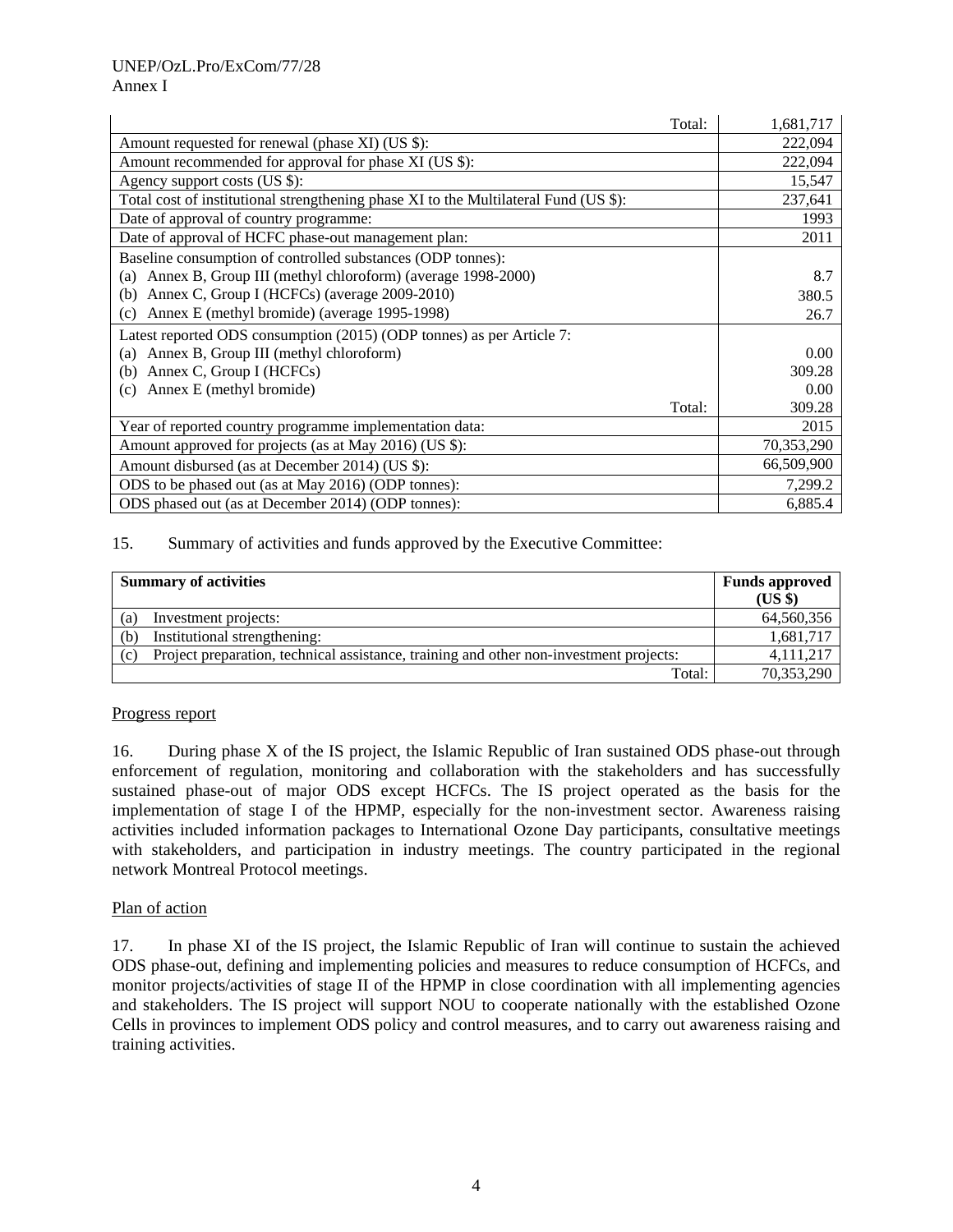| Summary of the project and country profile                                          |             |          |             |
|-------------------------------------------------------------------------------------|-------------|----------|-------------|
| Implementing agency:                                                                |             |          | <b>UNDP</b> |
| Amounts previously approved for institutional strengthening (US \$):                |             |          |             |
|                                                                                     | Phase I:    | May-96   | 179,000     |
|                                                                                     | Phase II:   | $Jul-00$ | 119,300     |
|                                                                                     | Phase III:  | $Jul-02$ | 155,090     |
|                                                                                     | Phase IV:   | Dec-04   | 155,090     |
|                                                                                     | Phase V     | $Nov-06$ | 155,090     |
|                                                                                     | Phase VI    | $Nov-08$ | 155,090     |
|                                                                                     | Phase VII   | $Dec-10$ | 155,090     |
|                                                                                     | Phase VIII: | $Dec-12$ | 155,090     |
|                                                                                     | Phase IX:   | $Nov-14$ | 155,090     |
|                                                                                     |             | Total:   | 1,383,930   |
| Amount requested for renewal (phase $X$ ) (US \$):                                  |             |          | 198,515     |
| Amount recommended for approval for phase $X$ (US \$):                              |             |          | 198,515     |
| Agency support costs (US \$):                                                       |             |          | 13,896      |
| Total cost of institutional strengthening phase X to the Multilateral Fund (US \$): |             |          | 212.411     |
| Date of approval of country programme:                                              |             |          | 1996        |
| Date of approval of HCFC phase-out management plan:                                 |             |          | 2011        |
| Baseline consumption of controlled substances (ODP tonnes):                         |             |          |             |
| Annex B, Group III (methyl chloroform) (average 1998-2000)<br>(a)                   |             |          | 0.0         |
| Annex C, Group I (HCFCs) (average 2009-2010)<br>(b)                                 |             |          | 73.5        |
| Annex E (methyl bromide) (average 1995-1998)<br>(c)                                 |             |          | 236.4       |
| Latest reported ODS consumption (2015) (ODP tonnes) as per Article 7:               |             |          |             |
| (a) Annex B, Group III (methyl chloroform)                                          |             |          | 0.00        |
| Annex C, Group I (HCFCs)<br>(b)                                                     |             |          | 65.86       |
| Annex E (methyl bromide)<br>(c)                                                     |             |          | 0.00        |
|                                                                                     |             | Total:   | 65.86       |
| Year of reported country programme implementation data:                             |             |          | 2015        |
| Amount approved for projects (as at May 2016) (US \$):                              |             |          | 18,927,721  |
| Amount disbursed (as at December 2014) (US \$):                                     |             |          | 15,418,678  |
| ODS to be phased out (as at May 2016) (ODP tonnes):                                 |             |          | 1,710.4     |
| ODS phased out (as at December 2014) (ODP tonnes):                                  |             |          | 1,629.6     |

#### **Lebanon: Renewal of institutional strengthening**

#### 18. Summary of activities and funds approved by the Executive Committee:

| <b>Summary of activities</b>                                                                  |                              | <b>Funds approved</b> |
|-----------------------------------------------------------------------------------------------|------------------------------|-----------------------|
|                                                                                               |                              | $(US \$               |
| (a)                                                                                           | Investment projects:         |                       |
| (b)                                                                                           | Institutional strengthening: | 1,383,930             |
| Project preparation, technical assistance, training and other non-investment projects:<br>(c) |                              | 2,505,145             |
|                                                                                               | Total:                       | 18,927,721            |

#### Progress report

19. Phase IX of the IS project achieved the expected results due to coordination between all stakeholders. Lebanon maintained compliance with its Montreal Protocol obligations and achieved the 10 per cent reduction in HCFCs by 1 January 2015 as a result of the ODS control measures put in place, the conversion to non-HCFC alternatives in the industrial sectors under stage I of the HPMP, and the commitment of the NOU and the Government to the Montreal Protocol and its amendments. Lebanon continued to promote direct investment projects to achieve HCFC phase-out by converting industrial facilities to non-HCFC technologies. The NOU continued to monitor HCFC phase-out in the foam,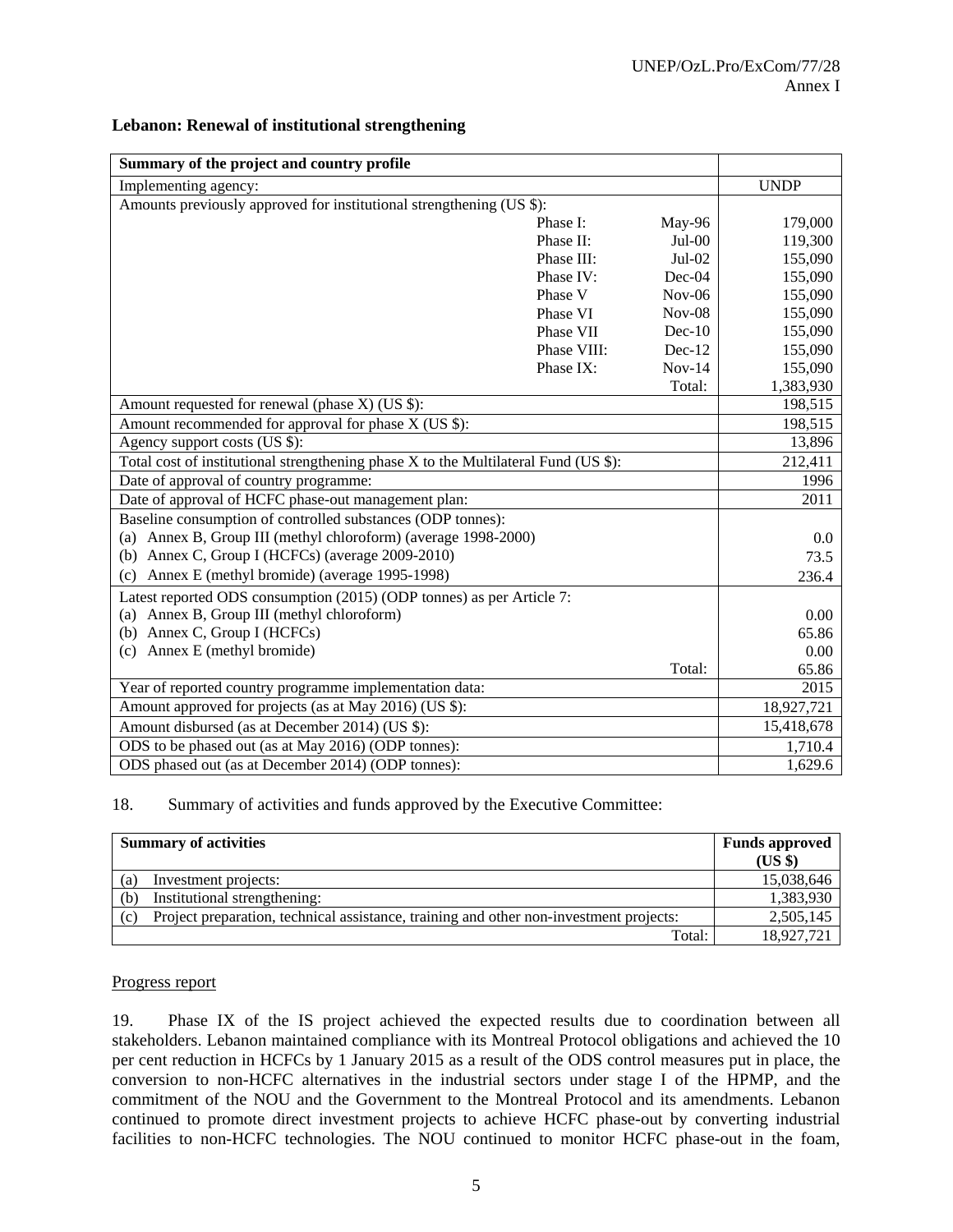refrigeration and air-conditioning (RAC) sectors under stage I of the HPMP and submitted country programme data and Article 7 data to the Fund and Ozone Secretariats, respectively; and carried out awareness and information activities.

#### Plan of action

20. The objectives of the phase X of the IS project are: to meet the obligations of Montreal Protocol through the implementation of the stage II of the HPMP, and compliance with HCFC phase-out schedule milestone in the Agreement with the Executive Committee. Lebanon will: implement public awareness and outreach strategies relating to HCFC phase-out and new technologies, with a special focus on the RAC servicing sector; amend existing legislation and the ODS licensing system to accommodate the HFCs phase-down and ensure future enforcement of those regulations; update the guidelines for monitoring and evaluation of ODS phase-out projects, and build a monitoring mechanism into the project management and coordination unit component to ensure the technology transfer. The country plans to celebrate International Ozone Day and will participate in regional network and Montreal Protocol meetings, and also act as Vice-Chair of the Executive Committee in 2017.

| Summary of the project and country profile                                           |             |               |             |
|--------------------------------------------------------------------------------------|-------------|---------------|-------------|
| Implementing agency:                                                                 |             |               | <b>UNDP</b> |
| Amounts previously approved for institutional strengthening (US \$):                 |             |               |             |
|                                                                                      | Phase I:    | Sept-94       | 259,000     |
|                                                                                      | Phase II:   | $Dec-01$      | 172,666     |
|                                                                                      | Phase III:  | $Dec-03$      | 224,467     |
|                                                                                      | Phase IV:   | Mar. & Nov-07 | 224,467     |
|                                                                                      | Phase V:    | Apr-09        | 224,467     |
|                                                                                      | Phase VI:   | $Dec-10$      | 224,467     |
|                                                                                      | Phase VII:  | $Dec-12$      | 224,467     |
|                                                                                      | Phase VIII: | $Nov-14$      | 224,467     |
|                                                                                      |             | Total:        | 1,778,468   |
| Amount requested for renewal (phase IX) (US \$):                                     |             |               | 287,318     |
| Amount recommended for approval for phase IX (US \$):                                |             |               | 287,318     |
| Agency support costs (US \$):                                                        |             |               | 20,112      |
| Total cost of institutional strengthening phase IX to the Multilateral Fund (US \$): |             |               | 307,430     |
| Date of approval of country programme:                                               |             |               | 1996        |
| Date of approval of HCFC phase-out management plan:                                  |             |               | 2010        |
| Baseline consumption of controlled substances (ODP tonnes):                          |             |               |             |
| (a) Annex B, Group III (methyl chloroform) (average 1998-2000)                       |             |               | 2.3         |
| (b) Annex C, Group I (HCFCs) (average 2009-2010)                                     |             |               | 247.4       |
| Annex E (methyl bromide) (average 1995-1998)<br>(c)                                  |             |               | 14.0        |
| Latest reported ODS consumption (2015) (ODP tonnes) as per Article 7:                |             |               |             |
| (a) Annex B, Group III (methyl chloroform)                                           |             |               | 0.00        |
| (b) Annex C, Group I (HCFCs)                                                         |             |               | 203.13      |
| Annex E (methyl bromide)<br>(c)                                                      |             |               | 0.00        |
|                                                                                      |             | Total:        | 203.13      |
| Year of reported country programme implementation data:                              |             |               | 2015        |
| Amount approved for projects (as at May 2016) (US \$):                               | 31,199,701  |               |             |
| Amount disbursed (as at December 2014) (US \$):                                      | 25,146,617  |               |             |
| ODS to be phased out (as at May 2016) (ODP tonnes):                                  |             |               | 2,590.7     |
| ODS phased out (as at December 2014) (ODP tonnes):                                   |             |               | 2,535.8     |

#### **Pakistan: Renewal of institutional strengthening**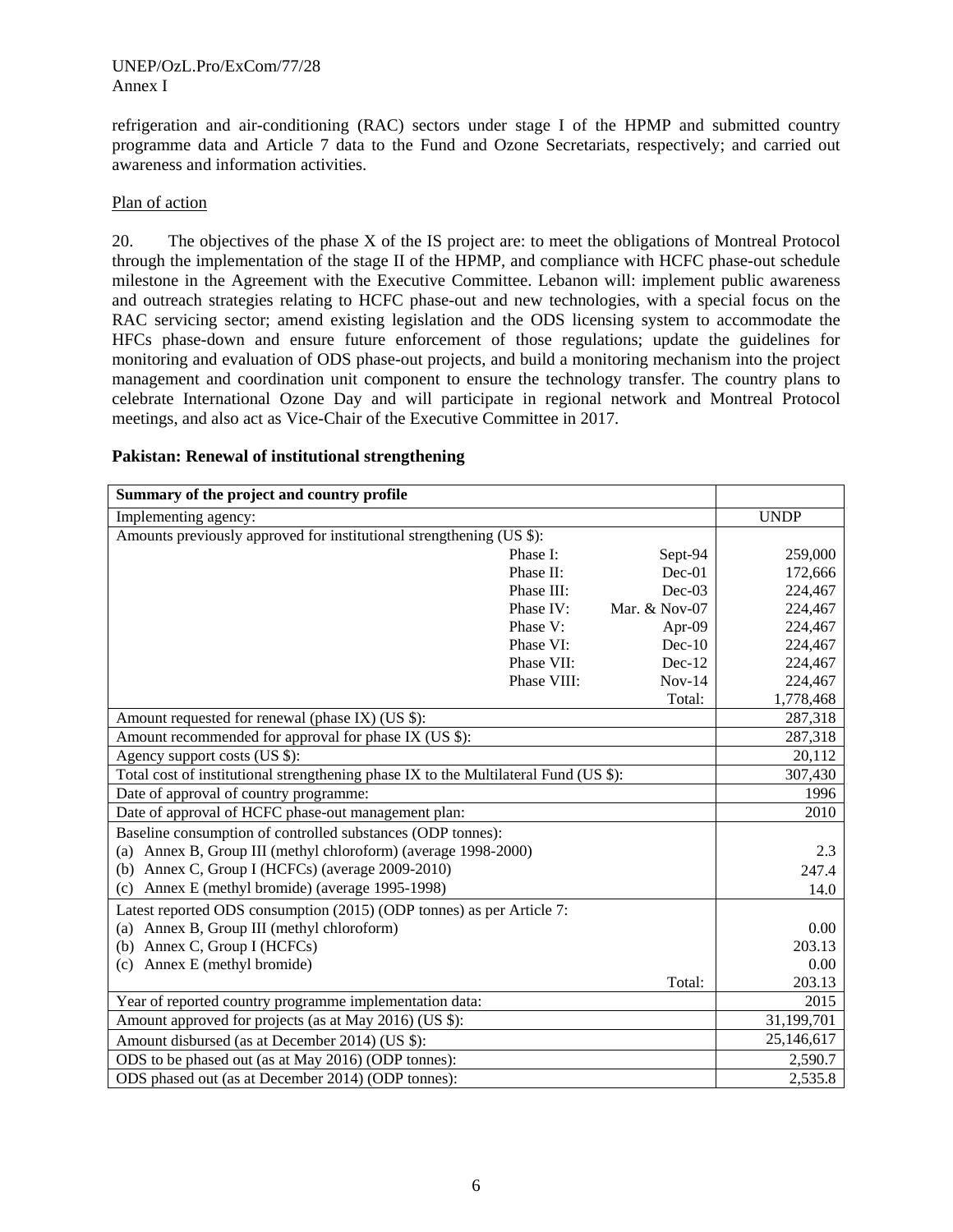|     | <b>Summary of activities</b>                                                           | <b>Funds approved</b><br>(US \$) |
|-----|----------------------------------------------------------------------------------------|----------------------------------|
| (a) | Investment projects:                                                                   | 25,697,433                       |
| (b) | Institutional strengthening:                                                           | 1,778,468                        |
| (c) | Project preparation, technical assistance, training and other non-investment projects: | 3,723,800                        |
|     | Total:                                                                                 | 31,199,701                       |

#### Progress report

22. The NOU in the Ministry of Climate Change (MOCC) continued to act as the focal point for issues relating to ODS phase-out. Phase VIII of the IS project provided policy support to the HCFC phase-out strategy and assisted the Government of Pakistan to meet its international commitments related to Montreal Protocol. The NOU in collaboration with the customs department maintained a computerized online quota system through WeBOC (Web based One Customs<sup>2</sup>) for the import of HCFC. Both Article 7 reporting and country programme report for 2014 and 2015 were submitted and Pakistan organized celebration of International Ozone Day. The country participated in regional network meetings and Montreal Protocol meetings where it served as the President of the Implementation Committee in 2016.

#### Plan of action

23. Phase IX of the IS project will support the activities to be implemented as part of stage II of the HPMP to sustain reductions in HCFC consumption. Activities will include: training of customs officers in all the major cities to curb the illegal ODS trade; training of servicing technicians to encourage good service practices; workshops for industrialist, importers and general public to raise awareness on the harmful effects of ODS and the linkage to climate change; maintaining coordination with the college/university environmental sciences departments and relevant stakeholders to raise awareness among students. Pakistan also plans to celebrate International Ozone Day and continue to attend regional network and Montreal Protocol meetings. A monitoring plan will be set in place in collaboration with all the stakeholders.

#### **Venezuela (Bolivarian Republic of): Renewal of institutional strengthening**

| Summary of the project and country profile                           |             |                 |             |
|----------------------------------------------------------------------|-------------|-----------------|-------------|
| Implementing agency:                                                 |             |                 | <b>UNDP</b> |
| Amounts previously approved for institutional strengthening (US \$): |             |                 |             |
|                                                                      | Phase I:    | Mar-93          | 329,192     |
|                                                                      | Phase II:   | Jul-95 & May-96 | 109,800     |
|                                                                      | Phase III:  | $Oct-96$        | 219,600     |
|                                                                      | Phase IV:   | Jul-98          | 219,600     |
|                                                                      | Phase V:    | $Jul-00$        | 219,600     |
|                                                                      | Phase VI:   | $Jul-02$        | 285,480     |
|                                                                      | Phase VII:  | $Jul-04$        | 285,480     |
|                                                                      | Phase VIII: | $Jul-06$        | 285,480     |
|                                                                      | Phase IX:   | $Nov-08$        | 285,480     |
|                                                                      | Phase $X$ : | $Dec-10$        | 285,480     |
|                                                                      | Phase XI:   | $Dec-12$        | 285,480     |
|                                                                      | Phase XII:  | $Nov-14$        | 285,480     |
|                                                                      |             | Total:          | 3,096,152   |
| Amount requested for renewal (phase XIII) (US \$):                   |             |                 | 365,414     |
| Amount recommended for approval for phase XIII (US \$):              |             |                 | 365,414     |

 $2$  https://www.weboc.gov.pk

l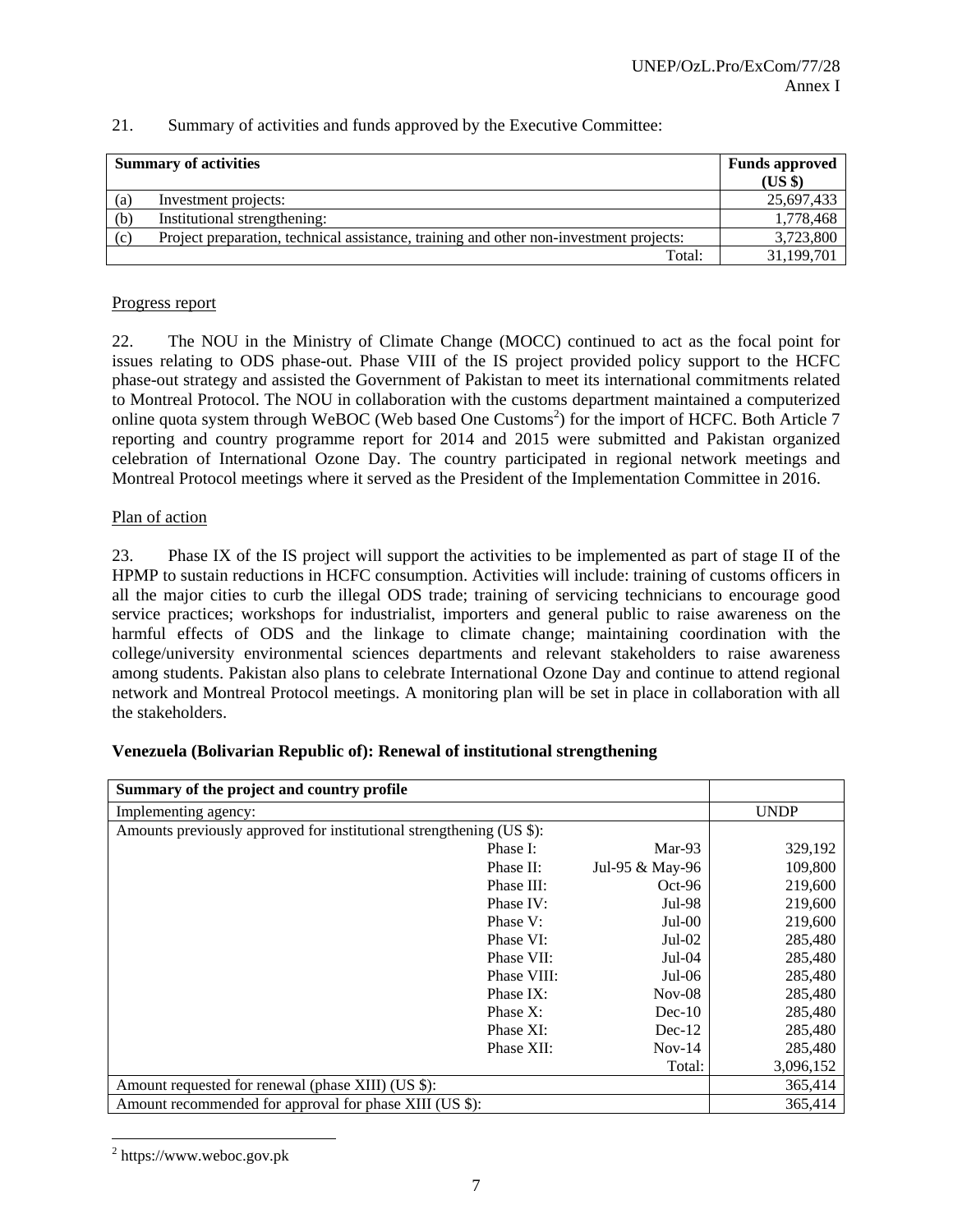| Agency support costs (US \$):                                                          | 25,579     |
|----------------------------------------------------------------------------------------|------------|
| Total cost of institutional strengthening phase XIII to the Multilateral Fund (US \$): | 390,993    |
| Date of approval of country programme:                                                 | 1995       |
| Date of approval of HCFC phase-out management plan:                                    | 2011       |
| Baseline consumption of controlled substances (ODP tonnes):                            |            |
| Annex B, Group III (methyl chloroform) (average 1998-2000)<br>(a)                      | 4.7        |
| Annex C, Group I (HCFCs) (average 2009-2010)<br>(b)                                    | 207.0      |
| Annex E (methyl bromide) (average 1995-1998)<br>(c)                                    | 10.3       |
| Latest reported ODS consumption (2015) (ODP tonnes) as per Article 7:                  |            |
| Annex B, Group III (methyl chloroform)<br>(a)                                          | 0.00       |
| Annex C, Group I (HCFCs)<br>(b)                                                        | 45.72      |
| Annex E (methyl bromide)<br>(c)                                                        | 0.00       |
| Total:                                                                                 | 45.72      |
| Year of reported country programme implementation data:                                | 2015       |
| Amount approved for projects (as at May 2016) (US \$):                                 | 48,806,843 |
| Amount disbursed (as at December 2014) (US \$):                                        | 47,145,259 |
| ODS to be phased out (as at May 2016) (ODP tonnes):                                    | 2,470.5    |
| ODS phased out (as at December 2014) (ODP tonnes):                                     | 2,390.0    |

| <b>Summary of activities</b> |                                                                                        | <b>Funds approved</b><br>(US \$) |
|------------------------------|----------------------------------------------------------------------------------------|----------------------------------|
| (a)                          | Investment projects:                                                                   | 39,454,722                       |
| (b)                          | Institutional strengthening:                                                           | 3,096,152                        |
| (c)                          | Project preparation, technical assistance, training and other non-investment projects: | 6,255,969                        |
|                              | Total:                                                                                 | 48,806,843                       |

#### Progress report

25. Phase XII of the IS project for the Bolivarian Republic of Venezuela was implemented by FONDOIN (Fundación Fondo Venezolano de Reconversión Industrial y Tecnológica) an entity attached to the Ministry of Popular Power to Industries and Commerce that coordinates ozone activities both within the ministry and with other government institutions. The country continued to implement stage I of the HPMP which included training of RAC technicians on low-GWP alternatives and good refrigeration practices. HCFC import and export controls were fully implemented, and the NOU worked in close coordination with the National Customs Service. Stage II of the HPMP was prepared and submitted during the reporting period. The NOU developed a new web page as part of its efforts to increase the visibility of the work of the NOU and its Montreal Protocol goals. The country also actively participated in regional and global meetings relevant to the implementation of the Montreal Protocol.

#### Plan of action

26. During phase XIII of the IS project, the Bolivarian Republic of Venezuela will maintain the ban on CFC and halons, and the reductions made in HCFC consumption. The NOU will enforce the control measures on the HCFC consumption; and assist in the implementation of training programme on good refrigeration practices and on public awareness activities. Additionally, the Bolivarian Republic of Venezuela will commence implementation of stage II of the HPMP, and continue to participate in regional network and global Montreal Protocol meetings.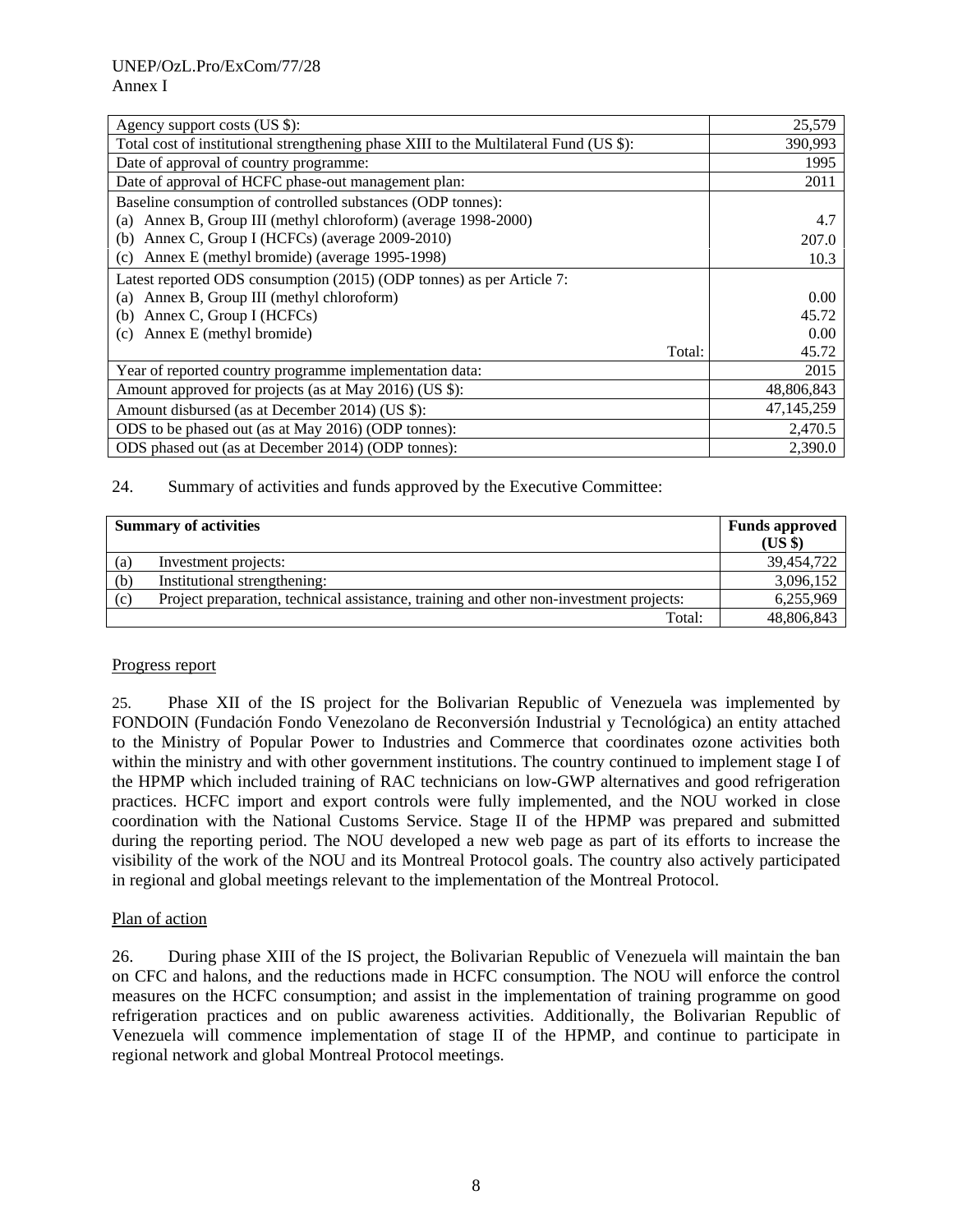## 附件二

## 执行委员会对提交给第七十二次会议的延长体制建设项目的看法

## 孟加拉国

1. 执行委员会审查了为孟加拉国申请体制建设项目提出的报告(第八阶段), 并赞赏 地注意到孟加拉国根据《蒙特利尔议定书》成功地实现了 2015 年氟氯烃消费量削减 10%。 它还注意到该国继续努力维持淘汰消耗臭氧层物质,并通过更新规章制度以及有效的氟氯 烃许可证制度,保持遵守管制措施。执行委员会确认该国编制氟氯烃淘汰管理计划第二阶 段取得进展,并期待将其提交执行委员会第七十八次会议。

### 中国

2. 执行委员会审查了为中国申请体制建设项目提出的报告(第十二阶段),并赞赏地 注意到该国继续努力管制消耗臭氧层物质、监测政策和法规,以及在利益攸关方之间进行 协调。 执行委员会赞扬各机构、行业和项目的不断提高认识活动,因此期待中国在体制 建设项目第十二阶段完成氟氯烃淘汰管理计划第一阶段剩余的所有活动,并按计划执行氟 氯烃淘汰管理计划第二阶段的活动。执行委员会相信,中国氟氯烃淘汰活动不断取得成功 将为该国氟氯烃淘汰管理计划第二阶段取得进一步进展铺平道路。

### 伊朗伊斯兰共和国

3. 执行委员会审查了为伊朗伊斯兰共和国申请体制建设项目提出的报告(第十一阶 段),并赞赏地注意到有效的配额和许可证制度使该国能够实现遵守《蒙特利尔议定书》 的 2015 年管制措施。执行委员会还注意到,氟氯烃淘汰管理计划第一阶段的所有四次供 资付款都已发放,并提交了相关进度和核查报告,并表示赞赏伊朗伊斯兰共和国为完成其 转型项目最后阶段所做的努力。委员会表示期望伊朗伊斯兰共和国将继续执行既定的监管 措施管制氟氯烃的进口和分销,以便能够有效执行氟氯烃淘汰管理计划第二阶段。

# 黎巴嫩

4. 执行委员会审查了为黎巴嫩申请体制建设项目提出的报告(第十阶段),并赞赏地 注意到黎巴嫩的消耗臭氧层物质淘汰活动继续取得成功,并遵守了《蒙特利尔议定书》规 定在 2015 年 1 月 1 日以前将氟氯烃消费量消减基准的 10%的目标。执行委员会确认黎巴 嫩继续与利益攸关方合作,执行关于消耗臭氧层物质和消耗臭氧层物质进口管制的立法, 并赞赏地注意将到臭氧机构的行动计划纳入黎巴嫩国家发展议程,以及该国提交了国家方 案和第 7 条数据。执行委员会希望黎巴嫩将继续加强与利益攸关方的合作,传播关于臭氧 保护、包括气候变化的联系的知识和意识,以氟氯烃为侧重点。

### 巴基斯坦

1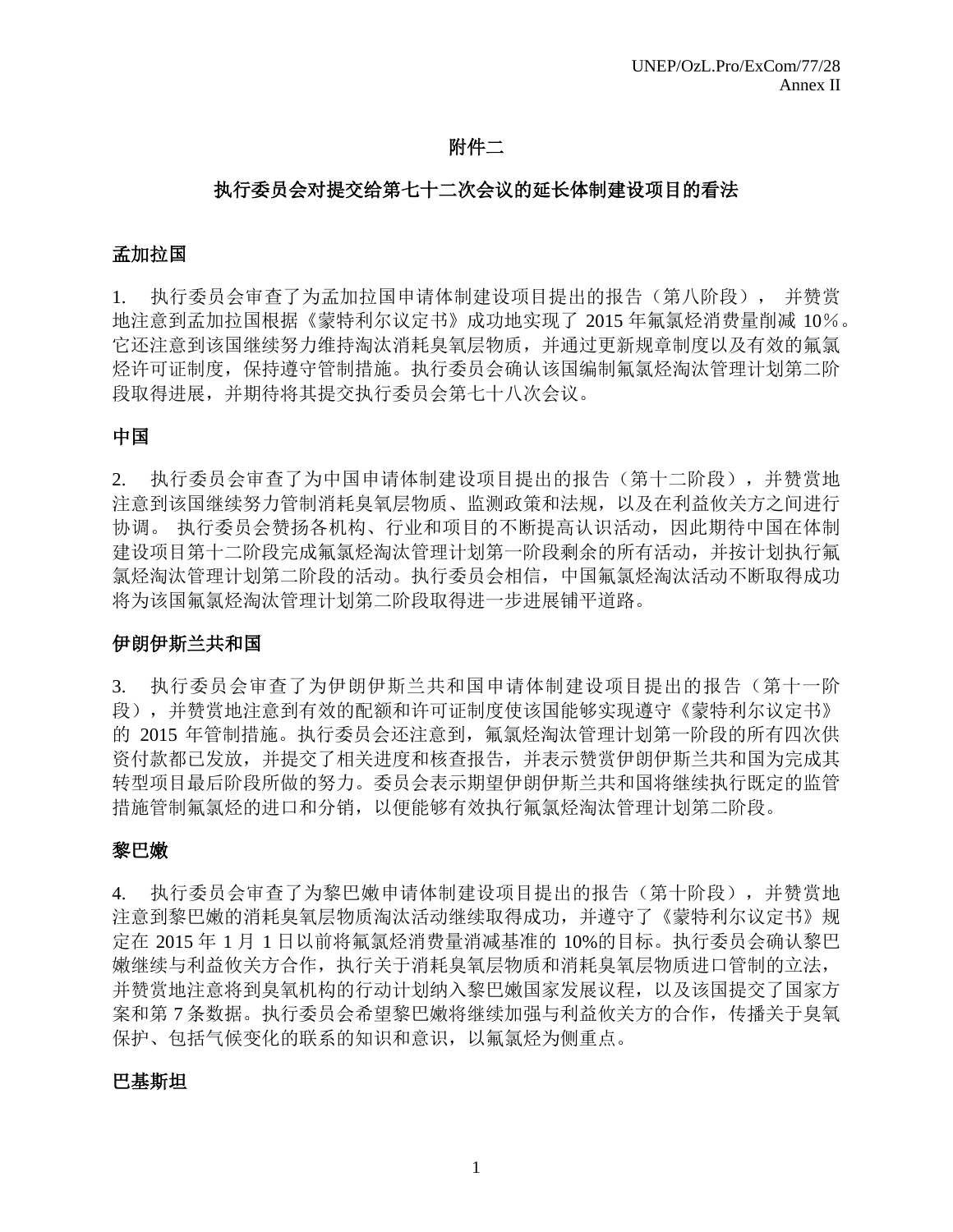5. 执行委员会审查了为巴基斯坦申请体制建设项目提出的报告(第九阶段),并赞赏 地注意到,巴基斯坦已遵照《蒙特利尔议定书》规定,在 2015 年 1 月 1 日之前将氟氯烃 消费量削减了 10%。它还注意到有效的进口管制措施,特别是与电脑联机的配额制度。 执行委员会赞赏巴基斯坦成功地执行了氟氯烃淘汰管理计划第一阶段和泡沫塑料制造业转 用氟氯烃替代品。执行委员会希望多边基金将协助巴基斯坦成功地执行氟氯烃淘汰管理计 划第二阶段。

# 委内瑞拉玻利瓦尔共和国

6. 执行委员会审查了为委内瑞拉玻利瓦尔共和国申请体制建设项目提出的报告(第十 三阶段),并赞赏地注意到该国正在采取必要步骤,实现《蒙特利尔议定书》有关氟氯烃 的管制措施。执行委员会赞扬该国政府执行了氟氯烃淘汰管理计划第一阶段,其有效的许 可证和配额制度,以及氟氯烃进口商和海关当局之间的良好沟通。 执行委员会赞赏地注 意到在制冷和空调行业进行的低全球升温潜能 值替代品的培训。执行委员会注意到,核 准的氟氯烃淘汰管理计划第二阶段将支持委内瑞拉玻利瓦尔共和国未来几年努力实现氟氯 烃削减的目标,因此期待该国继续成功地执行消耗臭氧层物质淘汰活动。

————————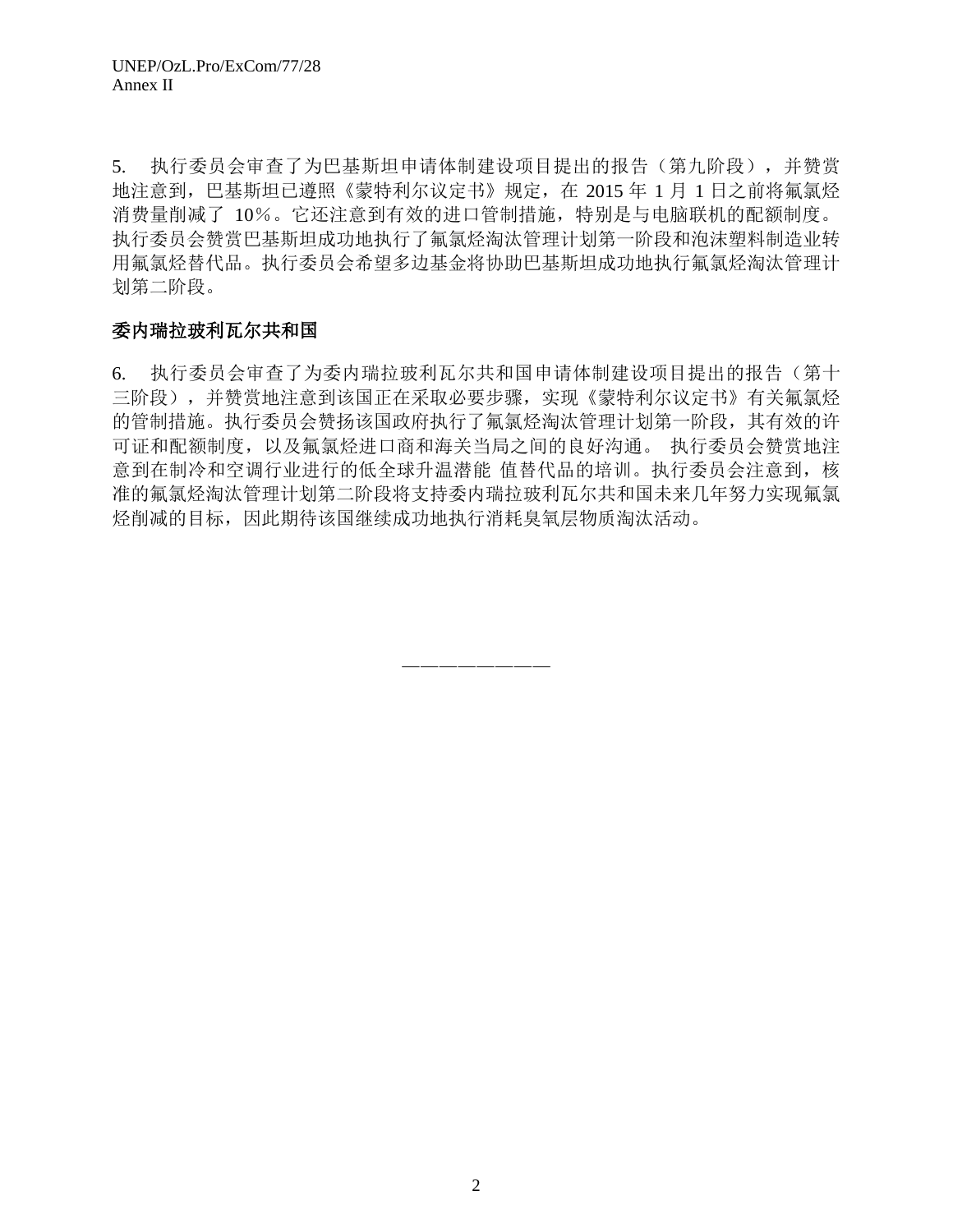**United Nations Development Programme Montreal Protocol / Chemicals Unit**



Empowered lives. Resilient nations.

*77thMeeting of the Executive Committee of the Multilateral Fund for the Implementation of the Montreal Protocol*

*(28 November ‐ 2 December 2016)*

**UNDP 2016 WORK PROGRAMME AMENDMENT**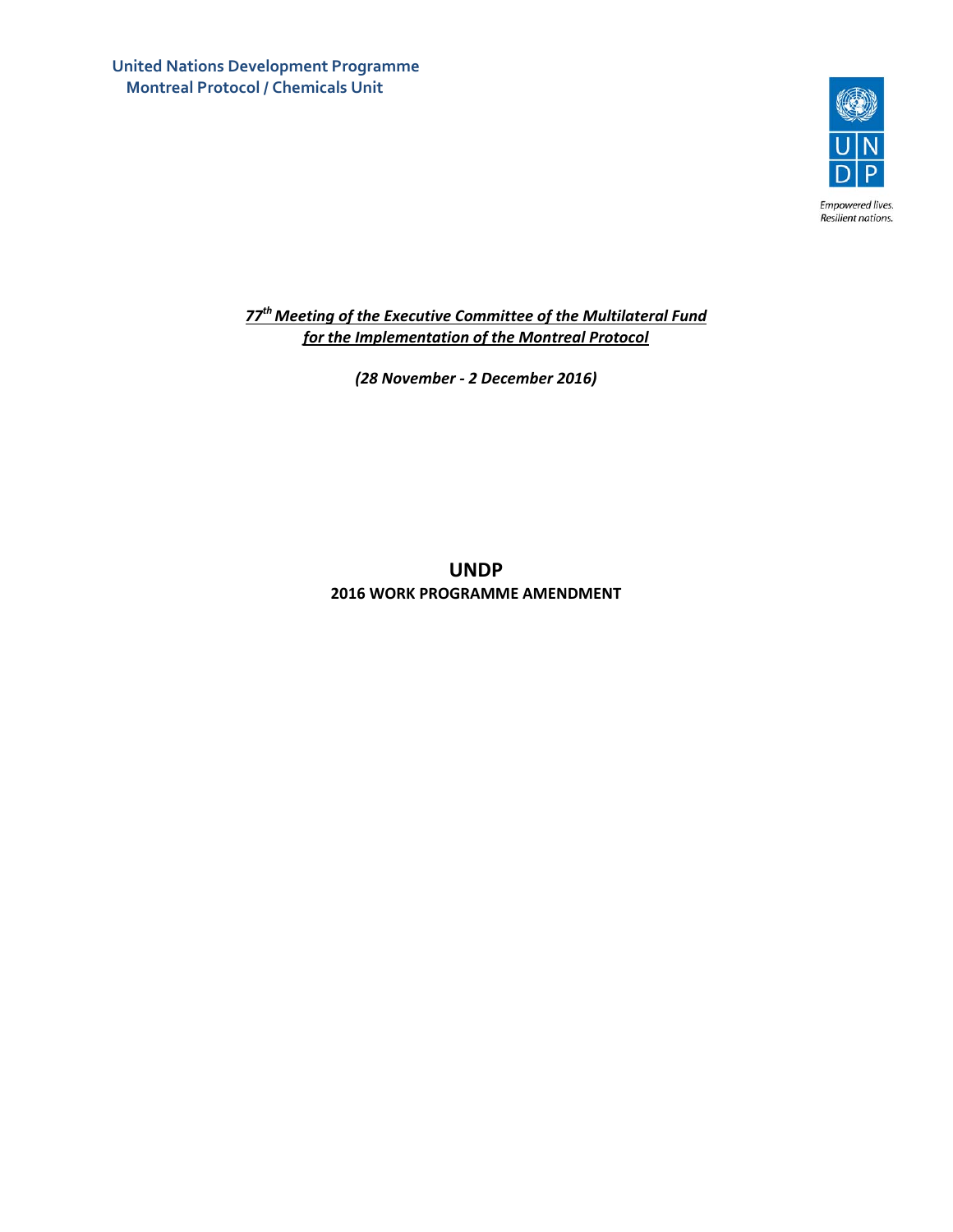#### **2016 WORK PROGRAMME AMENDMENT**

#### **I. EXECUTIVE SUMMARY**

The present document constitutes UNDP's 2016 Work Programme Amendment and is being submitted for consideration of the Executive Committee (ExCom) at its  $77<sup>th</sup>$  Meeting. The list of submissions for all funding requests (including investment projects) that will be submitted by UNDP to the 77th ExCom meeting in Annex 1 to this document is provided for information. Project documentation such as multiyear agreements (MYA) tranche requests, HCFC investment and demonstration projects and other individual/investment proposals, are not included in this document and are submitted separately as per normal practice. Only the following (non-investment) submissions are part of this document.

#### **II. FUNDING REQUESTS PART OF THE WORK PROGRAMME AMENDMENT**

#### **Institutional Strengthening Extensions**

Requests for funding of extensions of institutional strengthening projects included in this document for submission at the 77<sup>th</sup> ExCom Meeting are tabulated below. The documents with terminal reports and requests for extension of IS funding are being submitted separately.

| Country                   | <b>Type</b> | <b>Title</b>                                     | <b>Duration</b><br>(months) | <b>Amount</b> | <b>Agency</b><br>Fee | <b>Total</b> |
|---------------------------|-------------|--------------------------------------------------|-----------------------------|---------------|----------------------|--------------|
| Bangladesh                | <b>INS</b>  | Institutional Strengthening Renewal (Phase VIII) | 24                          | 166,400       | 11.648               | 178,048      |
| China                     | <b>INS</b>  | Institutional Strengthening Renewal (Phase XII)  | 24                          | 499,200       | 34.944               | 534,144      |
| Iran                      | <b>INS</b>  | Institutional Strengthening Renewal (Phase XI)   | 24                          | 222,094       | 15,547               | 237,641      |
| Lebanon                   | <b>INS</b>  | Institutional Strengthening Renewal (Phase X)    | 24                          | 198,515       | 13.896               | 212.411      |
| Pakistan                  | <b>INS</b>  | Institutional Strengthening Renewal (Phase IX)   | 24                          | 287.318       | 20.112               | 307,430      |
| Venezuela                 | <b>INS</b>  | Institutional Strengthening Renewal (Phase XIII) | 24                          | 365,414       | 25,579               | 390.993      |
| <b>Total (6 requests)</b> |             |                                                  |                             | 1,738,941     | 121,726              | 1,860,667    |

#### **Other requests for non‐investment projects**

Pursuant to the ExCom decision 76/17, as part of the Work Programme Amendment, UNDP is submitting to 77<sup>th</sup> ExCom meeting the requests for funding for verification reports for stage I of HPMP for Kyrgyzstan.

| Country            | <b>Type</b> | <b>Title</b>                            | <b>Duration</b><br>(months) | Amount | Agency<br>Fee | <b>Total</b> |
|--------------------|-------------|-----------------------------------------|-----------------------------|--------|---------------|--------------|
| Kyrgyzstan         | <b>TAS</b>  | Verification report for stage I of HPMP |                             | 30,000 | 2.700         | 32,700       |
| Total (1 requests) |             |                                         |                             | 30,000 | 2.700         | 32,700       |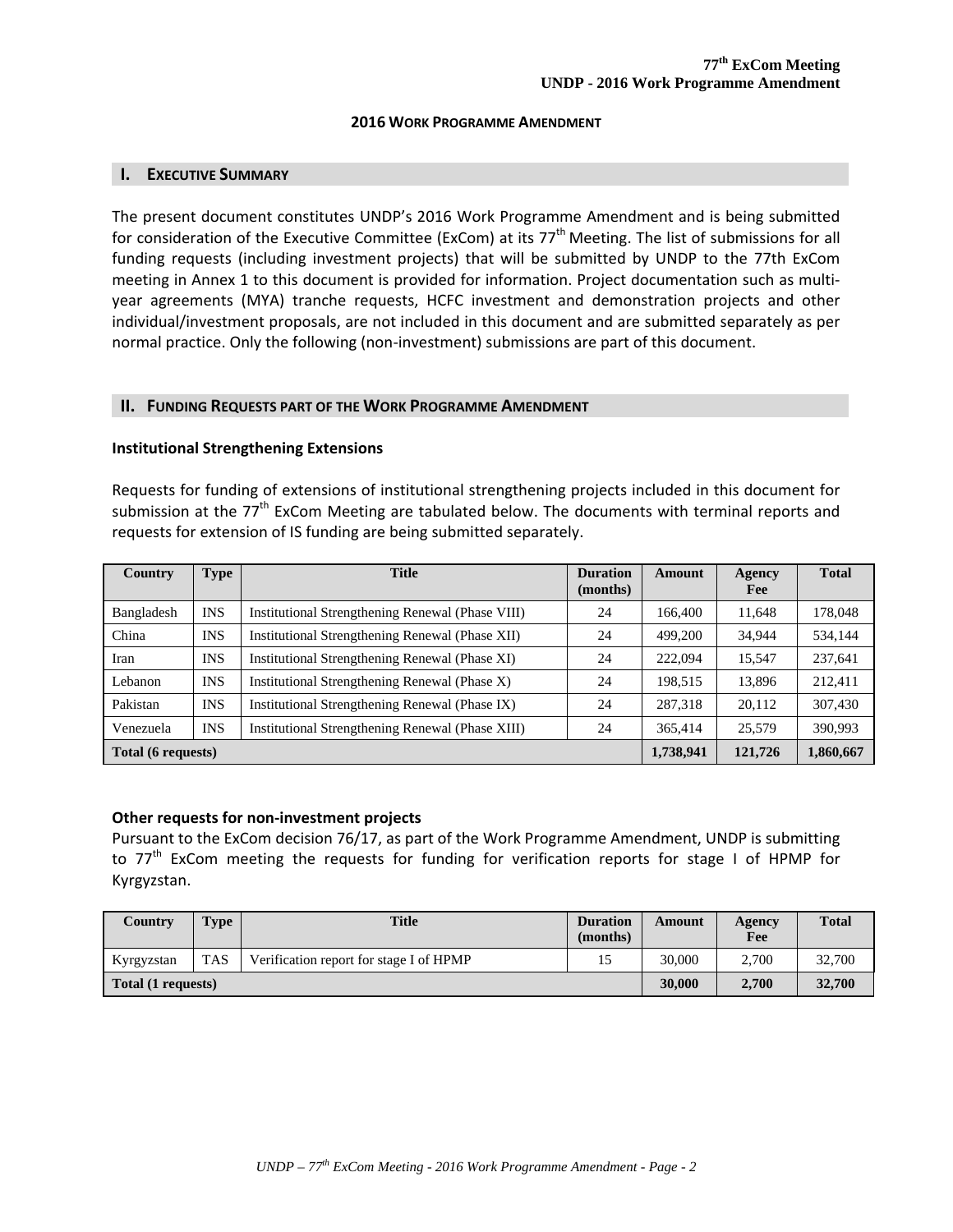### **III. SUMMARY OF FUNDING REQUESTS (WORK PROGRAMME)**

The table below summarizes the funding requests for non‐investment activities and proposals, as part of UNDP's Work Programme Amendment for 2016, submitted to the 77<sup>th</sup> ExCom Meeting:

| Country            | <b>Type</b> | <b>Title</b>                                     | <b>Duration</b><br>(months) | Amount  | Agency<br>Fee | <b>Total</b> |
|--------------------|-------------|--------------------------------------------------|-----------------------------|---------|---------------|--------------|
| Bangladesh         | <b>INS</b>  | Institutional Strengthening Renewal (Phase VIII) | 24                          | 166,400 | 11,648        | 178,048      |
| China              | <b>INS</b>  | Institutional Strengthening Renewal (Phase XII)  | 24                          | 499,200 | 34,944        | 534,144      |
| Iran               | <b>INS</b>  | Institutional Strengthening Renewal (Phase XI)   | 24                          | 222,094 | 15.547        | 237,641      |
| Kyrgyzstan         | <b>TAS</b>  | Verification report for stage I of HPMP          | 15                          | 30,000  | 2.700         | 32,700       |
| Lebanon            | <b>INS</b>  | Institutional Strengthening Renewal (Phase X)    | 24                          | 198.515 | 13,896        | 212,411      |
| Pakistan           | <b>INS</b>  | Institutional Strengthening Renewal (Phase IX)   | 24                          | 287,318 | 20,112        | 307,430      |
| Venezuela          | <b>INS</b>  | Institutional Strengthening Renewal (Phase XIII) | 24                          | 365,414 | 25.579        | 390.993      |
| Total (7 requests) |             |                                                  |                             |         | 124,426       | 1,893,367    |